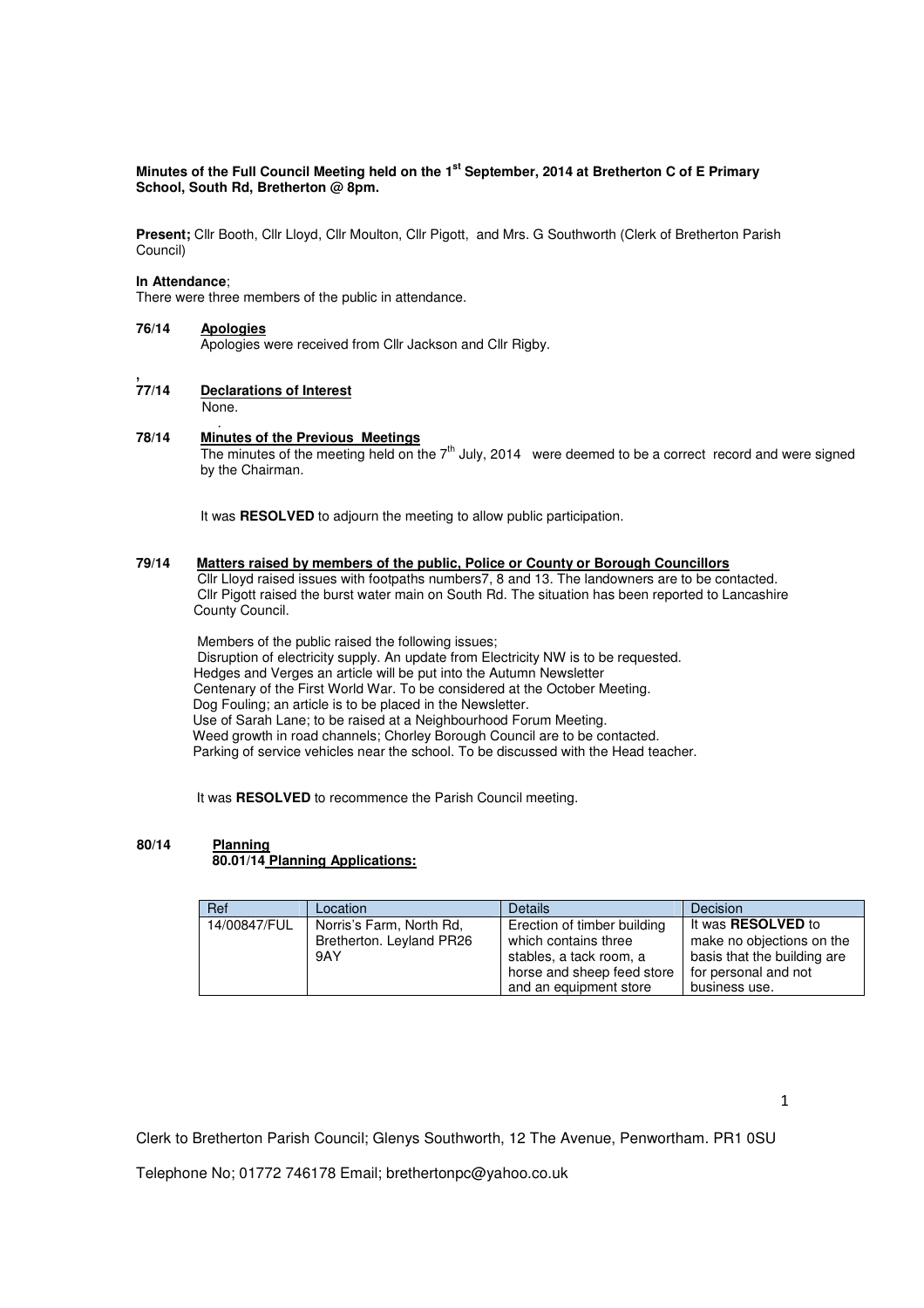### **80.02/14 Decisions Made By Chorley Borough Council**

| Het<br>etails<br><b>SION</b><br>$-$ |
|-------------------------------------|
|-------------------------------------|

It was **RESOLVED** to note that there had been no decisions since the last meeting.

#### **81/14 Finance**

**81.01/14 Payment.** It was **RESOLVED** to pay the following invoices. The invoices having been inspected/authorized by Cllr Moulton and Cllr Pigott.

| Cheque<br>No. | Recipient                          | <b>Description</b>                      | £      |
|---------------|------------------------------------|-----------------------------------------|--------|
| 1315          | Glenys Southworth                  | July/Aug Salary                         | 299-18 |
| 1317          | Glenys Southworth                  | Jul/Aug Expenses                        | 49.93  |
| 1318          | Countrywide Grounds<br>Maintenance | Grounds Maintenance during July/<br>Aug | 459-00 |
| 1319          | Lancashire County<br>Council       | Room Hire Feb-June 2014                 | 125-00 |
| 1320          | <b>CA Traffic Ltd</b>              | Spid Repair                             | 386-40 |

## **81.02/14 Monitoring Statement**

It was **RESOLVED** that monitoring statement for the period to the 31/8/14 be approved and the Chairman signed the statement on behalf of the Parish Council.

#### **82/14 Autumn Newsletter**

It was **RESOLVED** to agree the contents of the Autumn Newsletter, with the closing date for items being the 15/9/14.

- **83/14 Contract with Croston Junior Football Club 2014-15** It was **RESOLVED** to agree the contract provision.
- **84/14 Contract with Bretherton Bowling Club 2014-15** It was **RESOLVED** to agree the contract provisions.

#### **85/14 Long fold Farm**

It was **RESOLVED** to respond to the letter from South Ribble Council.

#### **86/14 Three Tier Forum Meeting on the 17/9/14**

It was **RESOLVED** that Cllr Pigott would attend the meeting.

- **87/14 Chorley Civic Society** It was **RESOLVED** to note the award and that Cllr Pigott attend the Award Ceremony.
- **88/14 Penwortham Bye pass preferred route** It was **RESOLVED** to support the preferred route.

#### **89/14 Date of next Meeting**

The next full Parish Council meeting will take place on Monday 6<sup>th</sup> October, 2014, at 8pm at Bretherton Endowed C of E Primary School.

### **90/14 Exclusion of Press and Public**

It was RESOLVED to exclude the press and public from the meeting due to the confidential nature of the business to be transacted in the next agenda items.

 $\overline{\mathbf{z}}$ 

Clerk to Bretherton Parish Council; Glenys Southworth, 12 The Avenue, Penwortham. PR1 0SU

Telephone No; 01772 746178 Email; brethertonpc@yahoo.co.uk